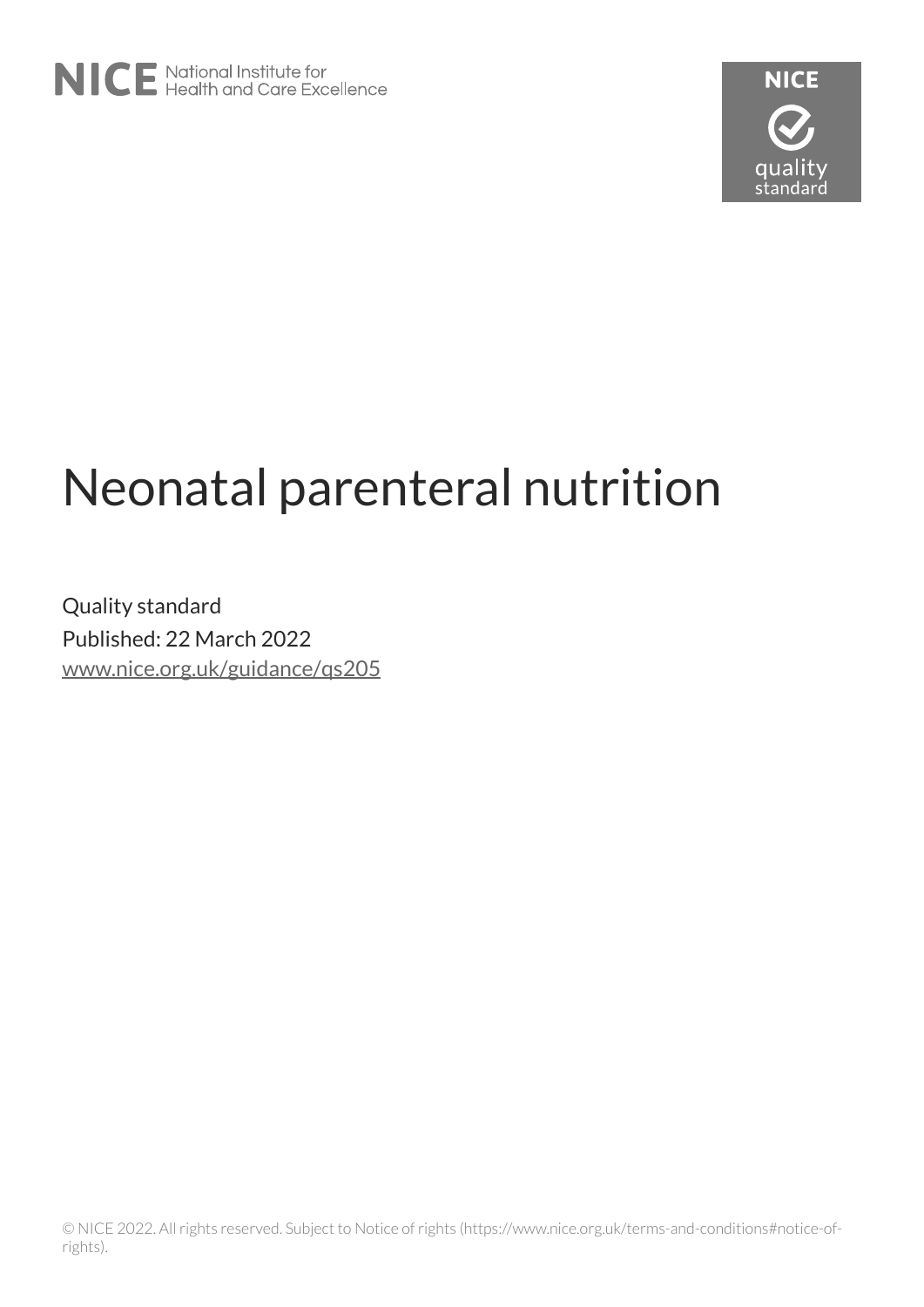# **Contents**

|  | 4  |
|--|----|
|  | 5  |
|  | 5  |
|  | 5  |
|  | 5  |
|  | 6  |
|  | 7  |
|  | 7  |
|  |    |
|  | 8  |
|  | 8  |
|  | 8  |
|  | 9  |
|  | 9  |
|  | 10 |
|  | 11 |
|  |    |
|  |    |
|  |    |
|  |    |
|  |    |
|  |    |
|  |    |
|  |    |
|  |    |
|  |    |
|  |    |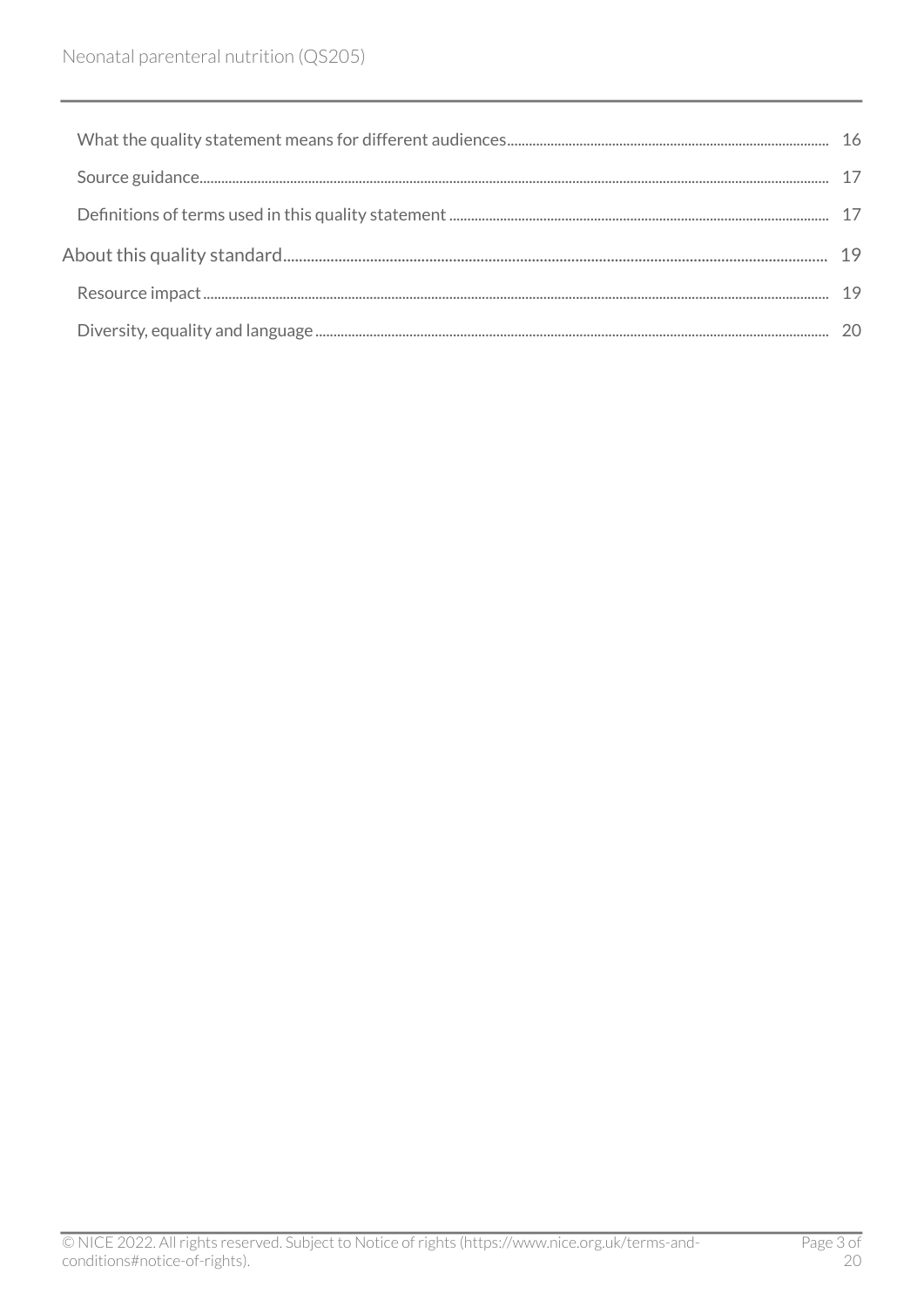This standard is based on NG154.

# <span id="page-3-0"></span>Quality statements

[Statement 1](#page-4-0) Preterm and term babies who are prescribed neonatal parenteral nutrition are started on a standardised bag.

[Statement 2](#page-7-0) Preterm and term babies who are prescribed neonatal parenteral nutrition receive it through bags, infusion sets and syringes that are protected from light.

[Statement 3](#page-10-0) Parents and carers of preterm and term babies receiving neonatal parenteral nutrition have regular opportunities to discuss their baby's nutritional care with healthcare professionals.

[Statement 4](#page-14-0) Preterm and term babies receiving neonatal parenteral nutrition are cared for by healthcare professionals who have access to a specialist nutritional multidisciplinary team.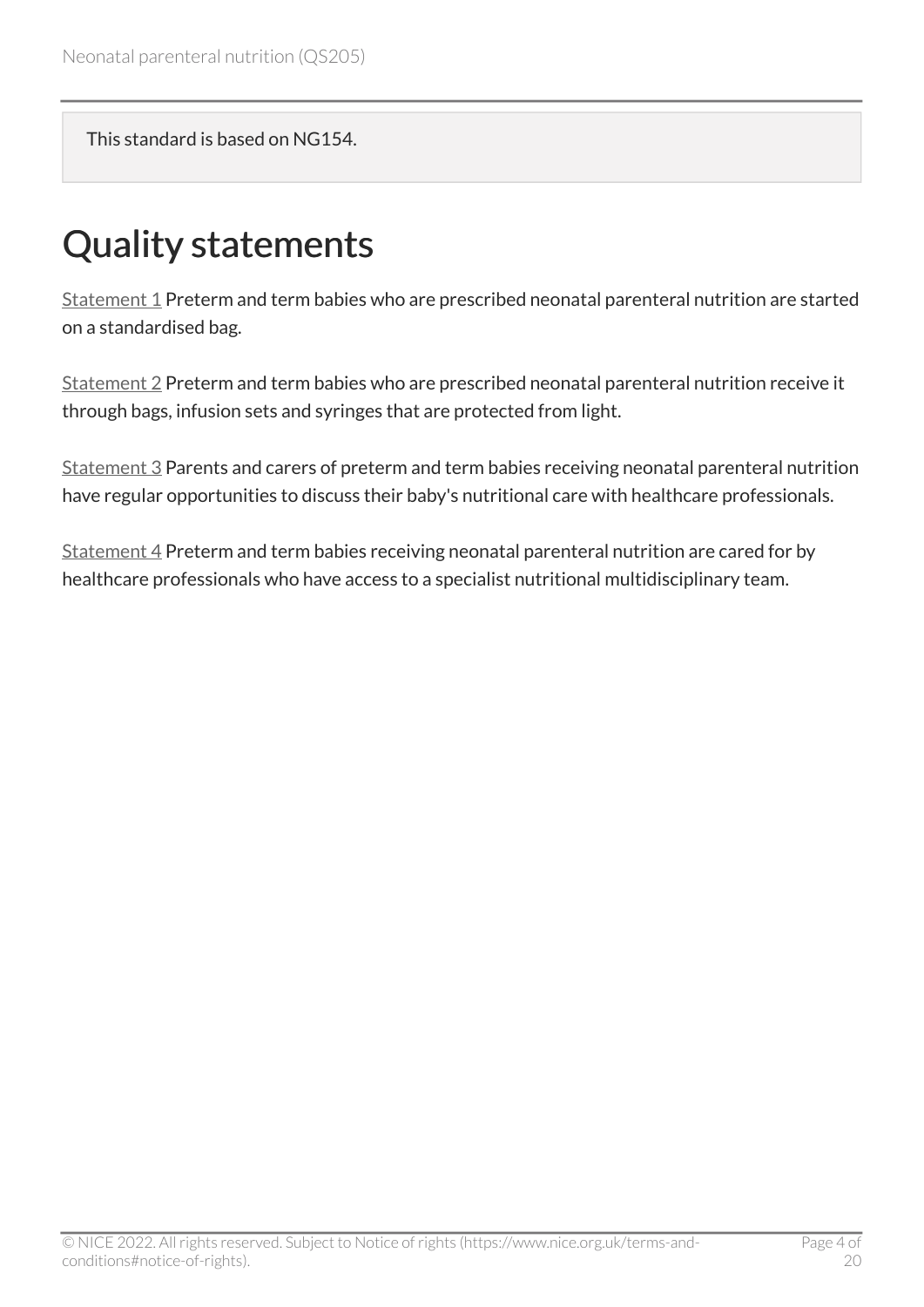# <span id="page-4-0"></span>Quality statement 1: Standardised bags

## <span id="page-4-1"></span>Quality statement

Preterm and term babies who are prescribed neonatal parenteral nutrition are started on a standardised bag.

# <span id="page-4-2"></span>Rationale

Once the decision is made that parenteral nutrition is needed, it should be started as soon as possible to reduce the risk of nutritional deficit developing, particularly in preterm babies. Using a standardised neonatal parental nutrition formulation (standardised bag) enables the early delivery of neonatal parenteral nutrition because it can always be available on neonatal units and easily accessed when needed. Using a standardised bag improves consistency in nutritional care, reduces variation in practice and reduces the risk of errors that can occur when making up individualised prescribed bags.

# <span id="page-4-3"></span>Quality measures

The following measures can be used to assess the quality of care or service provision specified in the statement. They are examples of how the statement can be measured, and can be adapted and used flexibly.

#### Structure

a) Evidence of local arrangements to ensure that standardised bags are available on neonatal units.

Data source: No routinely collected national data for this measure has been identified. Data can be collected from information recorded locally by provider organisations, for example, stock records and evidence of availability of standardised bags.

b) Evidence of written clinical protocols on the administration of standardised bags, including starting preterm and term babies on standardised bags, and the volume of neonatal parenteral nutrition that should be given.

Data source: No routinely collected national data for this measure has been identified. Data can be collected from information recorded locally by provider organisations, for example, copies of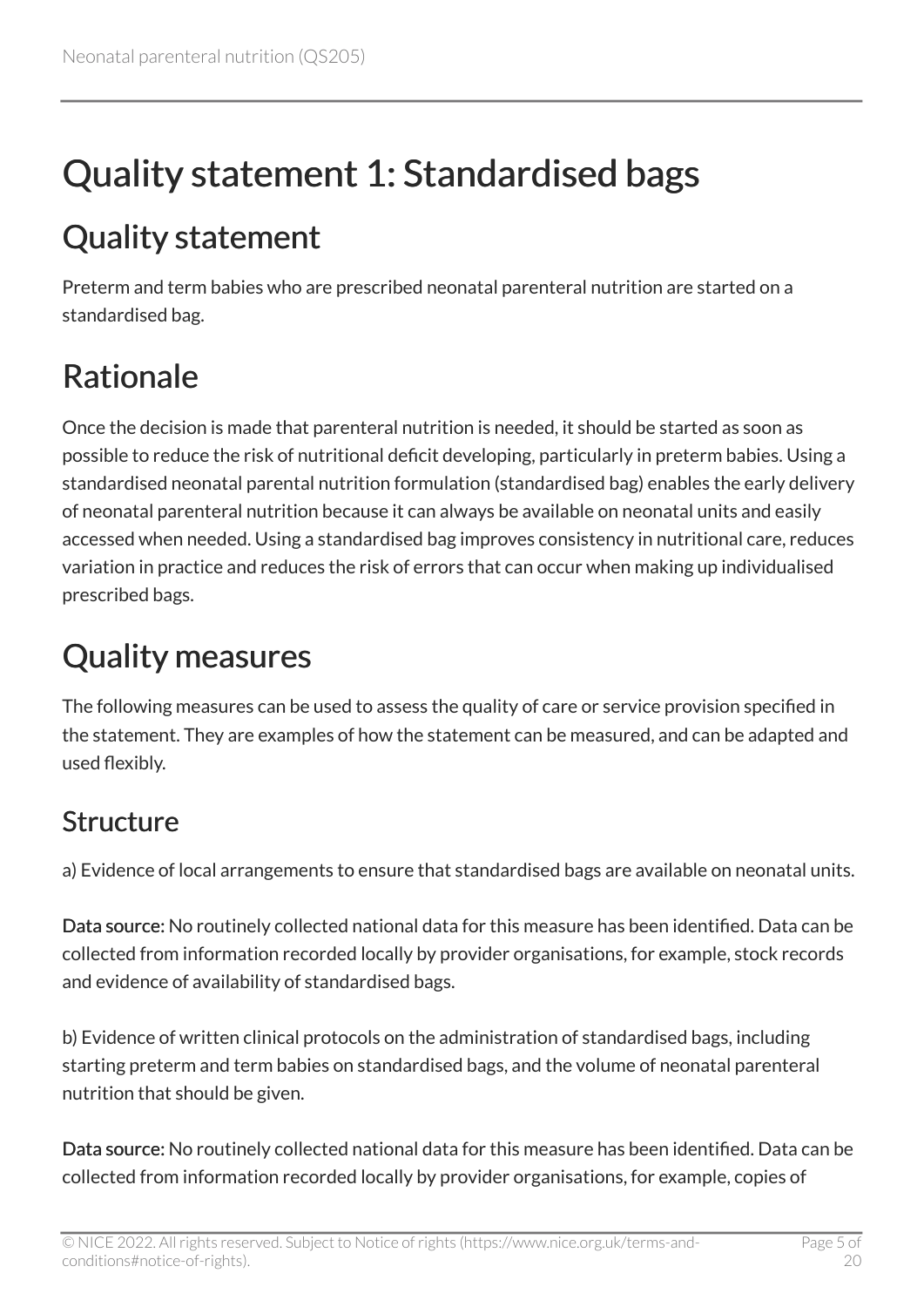written protocols.

#### **Process**

Proportion of preterm and term babies who are prescribed neonatal parenteral nutrition who are started on a standardised bag.

Numerator – the number in the denominator who are started on a standardised bag.

Denominator – the number of preterm and term babies who are prescribed neonatal parenteral nutrition.

Data source: Data can be collected from information recorded locally by healthcare professionals and provider organisations, for example, from patient records.

#### **Outcome**

a) Number of neonatal parenteral nutrition prescribing errors.

Data source: No routinely collected national data for this measure has been identified. Data can be collected from information recorded locally by healthcare professionals and provider organisations, for example, from patient records and incident reporting.

b) Number of delays in starting neonatal parenteral nutrition.

Data source: No routinely collected national data for this measure has been identified. Data can be collected from information recorded locally by healthcare professionals and provider organisations, for example, from patient records.

#### <span id="page-5-0"></span>What the quality statement means for different audiences

Service providers (such as neonatal and paediatric units and pharmacy services) ensure that standardised bags, containing the suitable levels of nutritional content as detailed in [NICE's](https://www.nice.org.uk/guidance/ng154) [guideline on neonatal parenteral nutrition](https://www.nice.org.uk/guidance/ng154), are easily available for use on neonatal units to ensure neonatal parenteral nutrition can be safely and promptly administered. They ensure that staff use standardised bags for preterm and term babies who are prescribed neonatal parenteral nutrition, and are trained to administer them correctly, including the volume that should be given.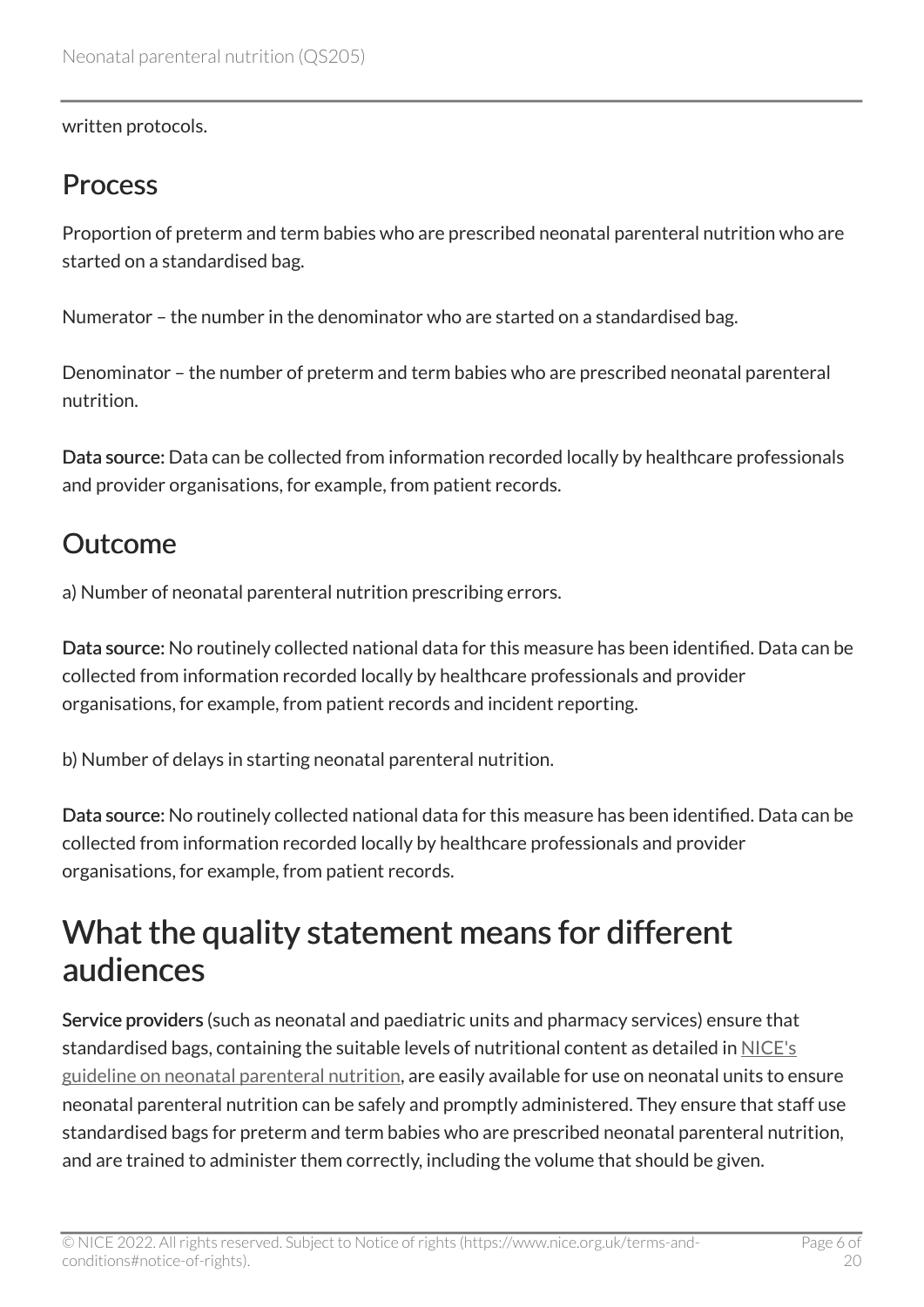Healthcare professionals (such as neonatal and paediatric consultants and pharmacists) start neonatal parenteral nutrition using a standardised bag as soon as possible after the decision to give it is made.

Commissioners (such as clinical commissioning groups, integrated care systems and NHS England) ensure that they commission services in which standardised bags of neonatal parenteral nutrition are available on neonatal units and used when parenteral nutrition is started.

Newborn babies who need to be given nutrition directly into their bloodstream through a vein (intravenously) are given a type of nutrition that is suitable for most babies called a 'standardised bag'. Standardised bags can be kept on the neonatal unit, so they are ready to use quickly. This avoids delays in giving babies the nutrition they need.

## <span id="page-6-0"></span>Source guidance

[Neonatal parenteral nutrition. NICE guideline NG154](https://www.nice.org.uk/guidance/ng154) (2020), recommendation 1.6.1

## <span id="page-6-1"></span>Definitions of terms used in this quality statement

#### Neonatal parenteral nutrition

Nutrition given directly into the bloodstream through a vein (intravenously) in newborn babies who cannot take adequate milk feeds because they are too small or very unwell. It includes nutrients such as amino acids, glucose, fat, electrolytes, vitamins and trace elements. The neonatal period is defined as up to 28 days after birth for babies born at term and 28 days after their due birth date for those born preterm. [Adapted from [NICE's guideline on neonatal parenteral nutrition](https://www.nice.org.uk/guidance/ng154) and expert opinion]

#### Standardised bags

Standardised bags contain pre-formulated aqueous and lipid parenteral nutrition solutions made to a set composition. They are ready to use and aim to meet the nutritional and clinical needs of a defined group of babies. Additional intravenous infusions are sometimes used to meet more individualised fluid or electrolyte requirements.

A choice of standardised bags is available to ensure that the nutritional and clinical needs of a defined group of babies can be met. [Adapted from [NICE's guideline on neonatal parenteral](https://www.nice.org.uk/guidance/ng154) [nutrition,](https://www.nice.org.uk/guidance/ng154) terms used in this guideline]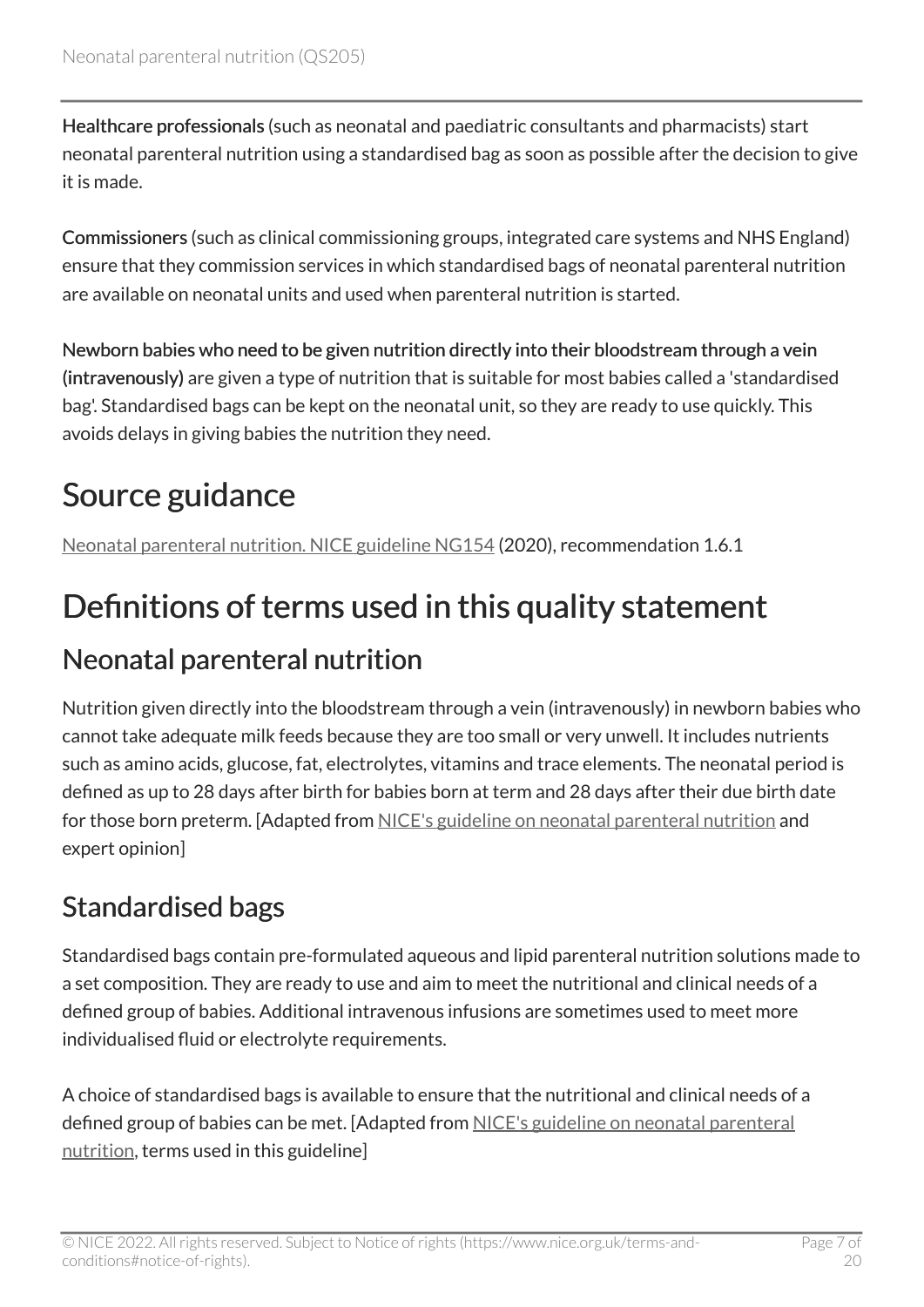# <span id="page-7-0"></span>Quality statement 2: Light protection

## <span id="page-7-1"></span>Quality statement

Preterm and term babies who are prescribed neonatal parenteral nutrition receive it through bags, infusion sets and syringes that are protected from light.

## <span id="page-7-2"></span>Rationale

Parenteral nutrition solutions need to be protected from light to help prevent potentially harmful photo-degradation and oxidation. This ensures that the solution maintains its nutritional levels and is safe to use. It is important to protect the syringes and infusion sets during use as well as protecting the bags of parenteral nutrition solution at all times.

## <span id="page-7-3"></span>Quality measures

The following measures can be used to assess the quality of care or service provision specified in the statement. They are examples of how the statement can be measured, and can be adapted and used flexibly.

#### **Structure**

a) Evidence of local arrangements that ensure that light protection is available for bags, syringes and infusion sets of parenteral nutrition solutions.

Data source: No routinely collected national data for this measure has been identified. Data can be collected from information recorded locally by healthcare professionals and provider organisations, for example, procurement and stock records.

b) Evidence of local arrangements and written clinical protocols to ensure that units that give neonatal parenteral nutrition use light protection.

Data source: No routinely collected national data for this measure has been identified. Data can be collected from information recorded locally by provider organisations, for example, copies of neonatal parenteral nutrition delivery protocols and standard operating procedures.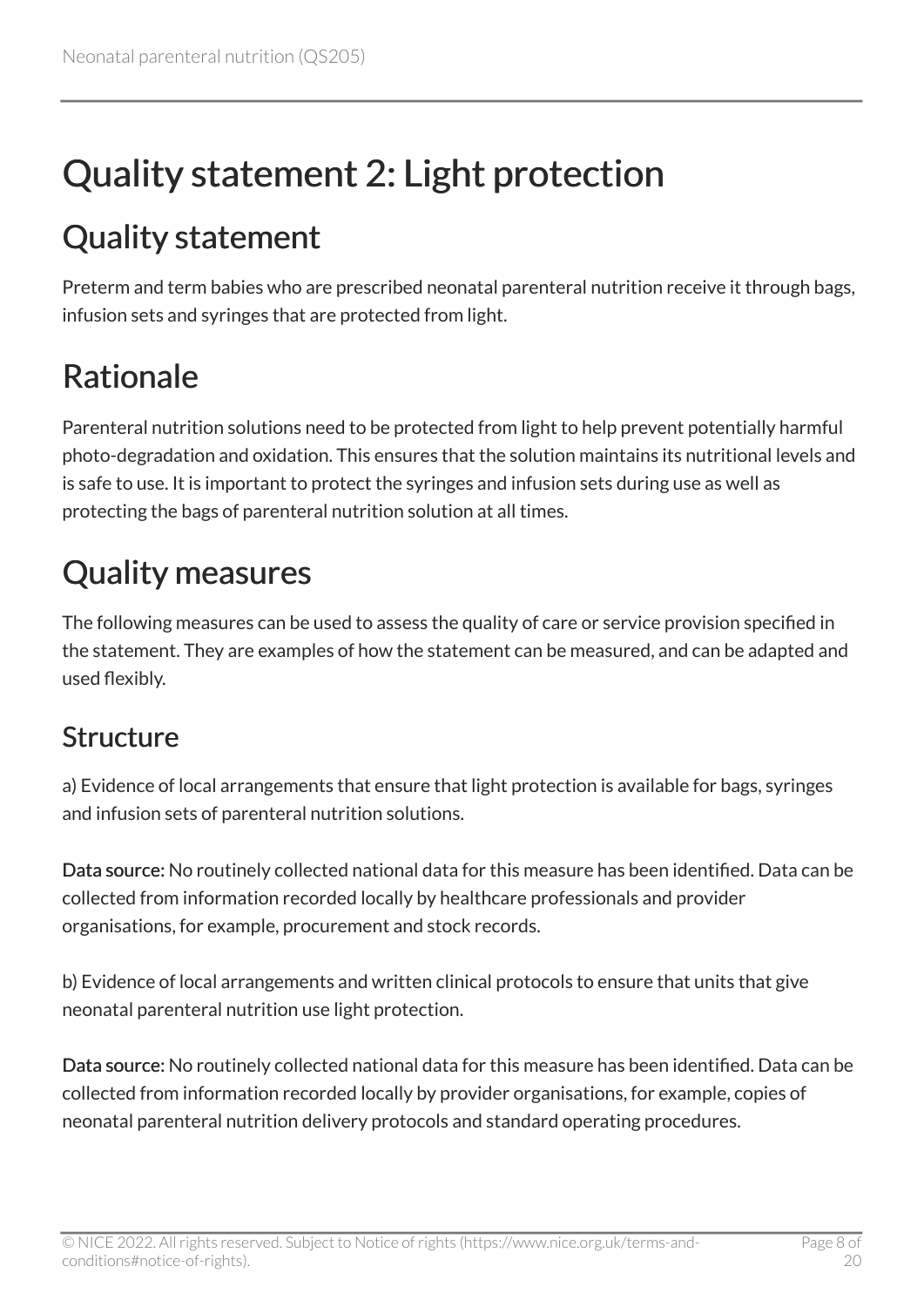#### **Outcome**

Number of light exposure incidents while giving neonatal parenteral nutrition.

Data source: No routinely collected national data for this measure has been identified. Data can be collected from information recorded locally by healthcare professionals and provider organisations, for example, from incident reporting and patient records.

#### <span id="page-8-0"></span>What the quality statement means for different audiences

Service providers (such as neonatal and paediatric units and pharmacy services) ensure that light protection for bags, syringes and infusion sets of parenteral nutrition solutions is available, and that staff are trained to use it. This includes setting infusion pumps correctly depending on the line being used to deliver the parenteral nutrition. They ensure that neonatal parenteral nutrition bags are protected from light when they are stored and that the bags, syringes and infusion sets are protected when neonatal parenteral nutrition is being given.

Healthcare professionals (such as neonatal and paediatric consultants, nurses and pharmacists) are trained to use light protection for bags, syringes and infusion sets of parenteral nutrition solutions, including setting infusion pumps correctly depending on the line being used. They ensure that the neonatal parenteral nutrition bags are protected from light at all times and the syringes and infusion sets are protected when neonatal parenteral nutrition is being given.

Commissioners (such as clinical commissioning groups, integrated care systems and NHS England) ensure that they commission services that have systems in place to administer neonatal parenteral nutrition safely.

Newborn babies who need to be given nutrition directly into their bloodstream through a vein (intravenously) are given nutrition that is protected from light. Protecting the bags of nutrition and the tubes and syringes used to give it from light helps to ensure that the nutritional levels are maintained, and it is safe to use.

## <span id="page-8-1"></span>Source guidance

[Neonatal parenteral nutrition. NICE guideline NG154](https://www.nice.org.uk/guidance/ng154) (2020), recommendation 1.2.3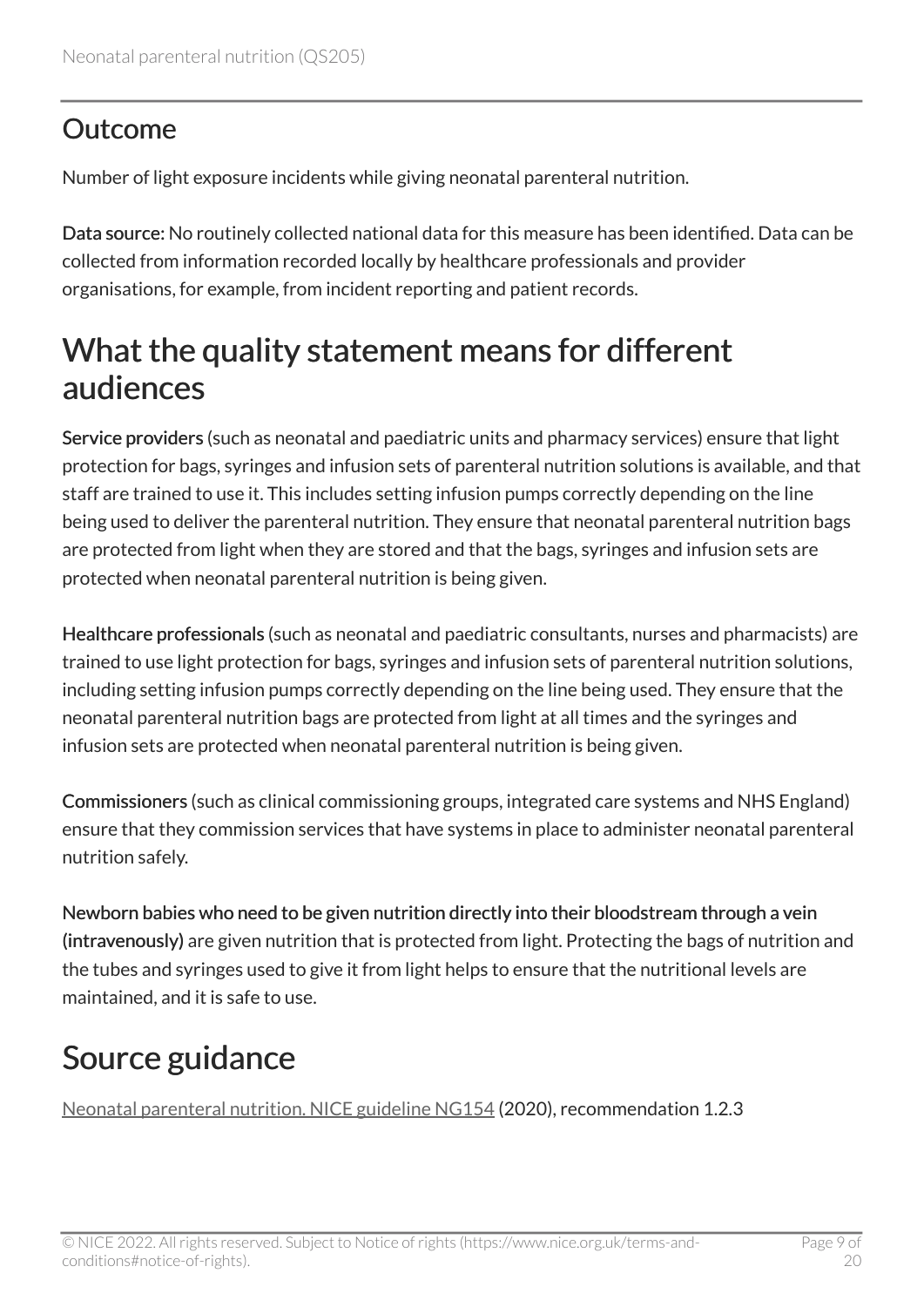## <span id="page-9-0"></span>Definitions of terms used in this quality statement

#### Neonatal parenteral nutrition

Nutrition given directly into the bloodstream through a vein (intravenously) in newborn babies who cannot take adequate milk feeds because they are too small or very unwell. It includes nutrients such as amino acids, glucose, fat, electrolytes, vitamins and trace elements. The neonatal period is defined as up to 28 days after birth for babies born at term and 28 days after their due birth date for those born preterm. [Adapted from [NICE's guideline on neonatal parenteral nutrition](https://www.nice.org.uk/guidance/ng154) and expert opinion]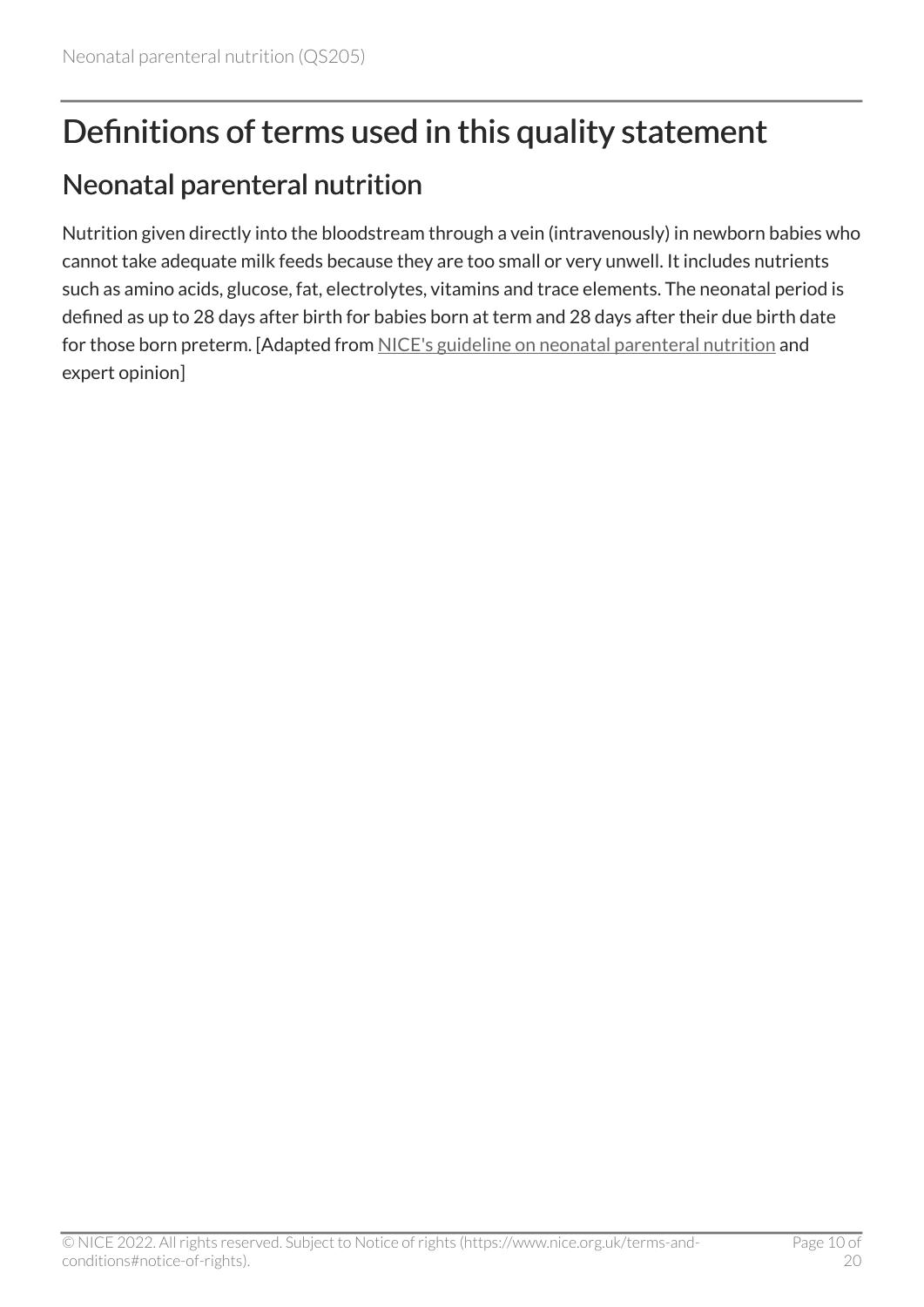# <span id="page-10-0"></span>Quality statement 3: Involving parents and carers

## <span id="page-10-1"></span>Quality statement

Parents and carers of preterm and term babies receiving neonatal parenteral nutrition have regular opportunities to discuss their baby's nutritional care with healthcare professionals.

## <span id="page-10-2"></span>Rationale

It can be challenging and stressful for parents and carers to have a baby being cared for in a neonatal or paediatric unit. Nutritional care is often not discussed when it is first given because the focus is on the baby's underlying condition. However, it is important that parents and carers are given regular opportunities to discuss their baby's nutritional care with their healthcare professionals. This will help to ensure that they understand the nutritional care their baby is receiving.

## <span id="page-10-3"></span>Quality measures

The following measures can be used to assess the quality of care or service provision specified in the statement. They are examples of how the statement can be measured, and can be adapted and used flexibly.

#### **Structure**

Evidence of local arrangements to ensure that parents and carers of preterm and term babies receiving neonatal parenteral nutrition have regular opportunities to discuss their baby's nutritional care with their healthcare professionals.

Data source: No routinely collected national data for this measure has been identified. Data can be collected from information recorded locally, for example, written protocols for communication about nutritional care with parents on the neonatal and paediatric unit (which may be used during ward rounds or appointments) or specific time allocated in healthcare professionals' schedules for speaking with parents and carers about nutritional care.

#### **Outcome**

Proportion of parents and carers of preterm and term babies who received neonatal parenteral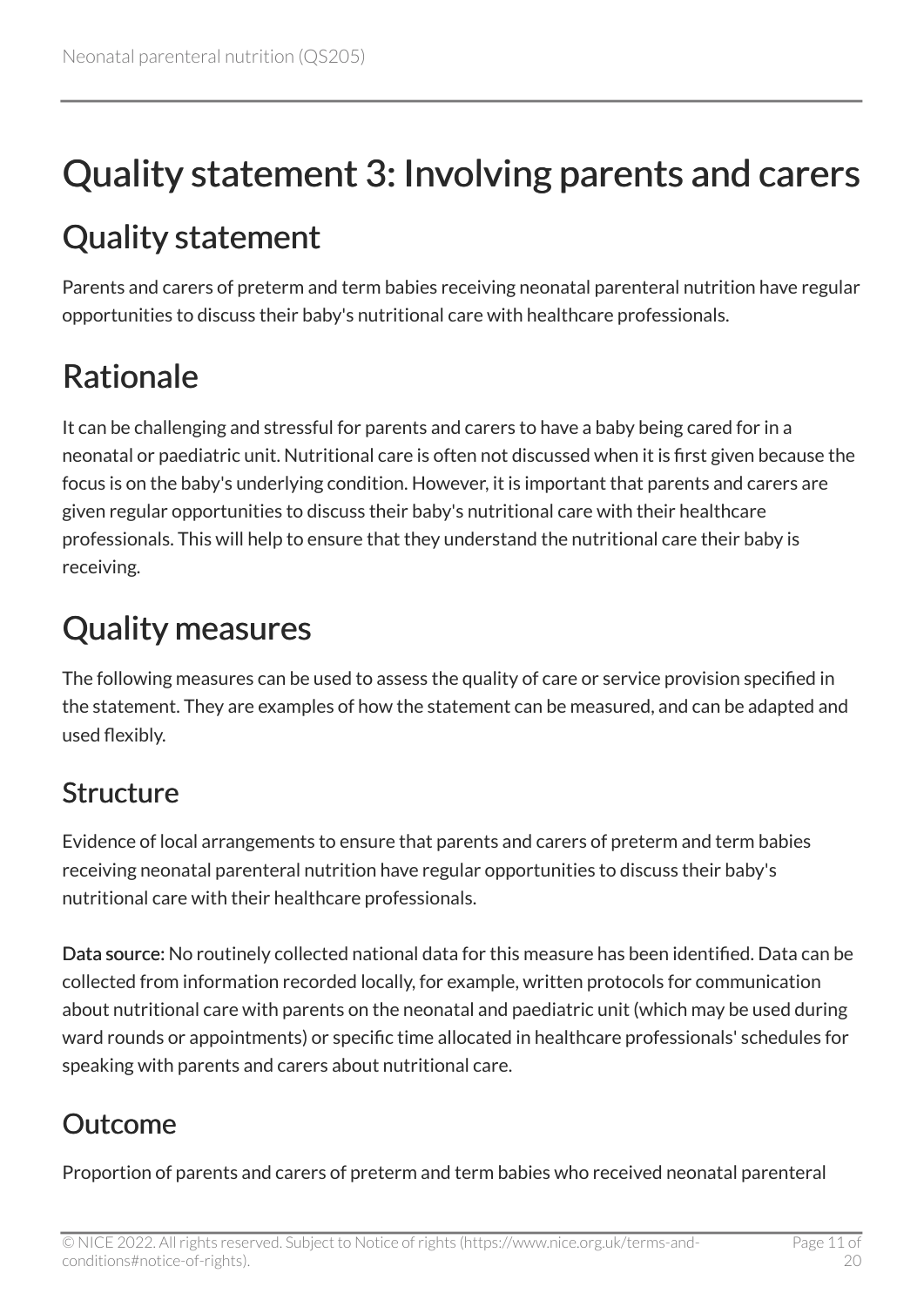nutrition who are satisfied with communication with healthcare professionals about the nutritional care received.

Numerator – the number in the denominator who are satisfied with communication with healthcare professionals about the nutritional care received.

Denominator – the number of parents and carers of preterm and term babies who received neonatal parenteral nutrition.

Data source: Data can be collected from information recorded locally, for example, from patient records and from local surveys of parent and carer experience. For babies treated in neonatal units, the [National Neonatal Audit Programme](https://nnap.rcpch.ac.uk/) collects data on parental consultation within 24 hours of admission and parental presence at a consultant ward round.

#### <span id="page-11-0"></span>What the quality statement means for different audiences

Service providers (neonatal and paediatric units) ensure that systems are in place for parents and carers to have regular opportunities to discuss their baby's nutritional care with the healthcare professionals caring for them. This can include parents and carers joining ward rounds, having time to have meaningful discussions about nutrition with their baby's consultant and their neonatal or paediatric nurses, and knowing when staff members will be available to speak to them. Healthcare professionals' schedules should have specific times allocated to allow them to arrange opportunities to speak with parents and carers. Evidence-based written information on parenteral nutrition and enteral feeding is also given to parents and carers for them to read through and discuss with their healthcare professionals at an agreed time.

Healthcare professionals (such as neonatal and paediatric consultants, nurses, dietitians and pharmacists) have allocated time to speak with parents and carers of preterm and term babies receiving neonatal parenteral nutrition. They understand that having a baby who is receiving neonatal parenteral nutrition can be distressing for parents and are mindful of this when discussing the baby's nutritional care with them. They give clear explanations of the nutritional care the baby is receiving and when enteral feeding may be able to begin, and give parents and carers opportunities to ask questions. They also give parents and carers written information on parenteral nutrition and enteral feeding that they can read through and discuss with them at an agreed time.

Commissioners (such as clinical commissioning groups, integrated care systems and NHS England) ensure that they commission services in which parents and carers of preterm and term babies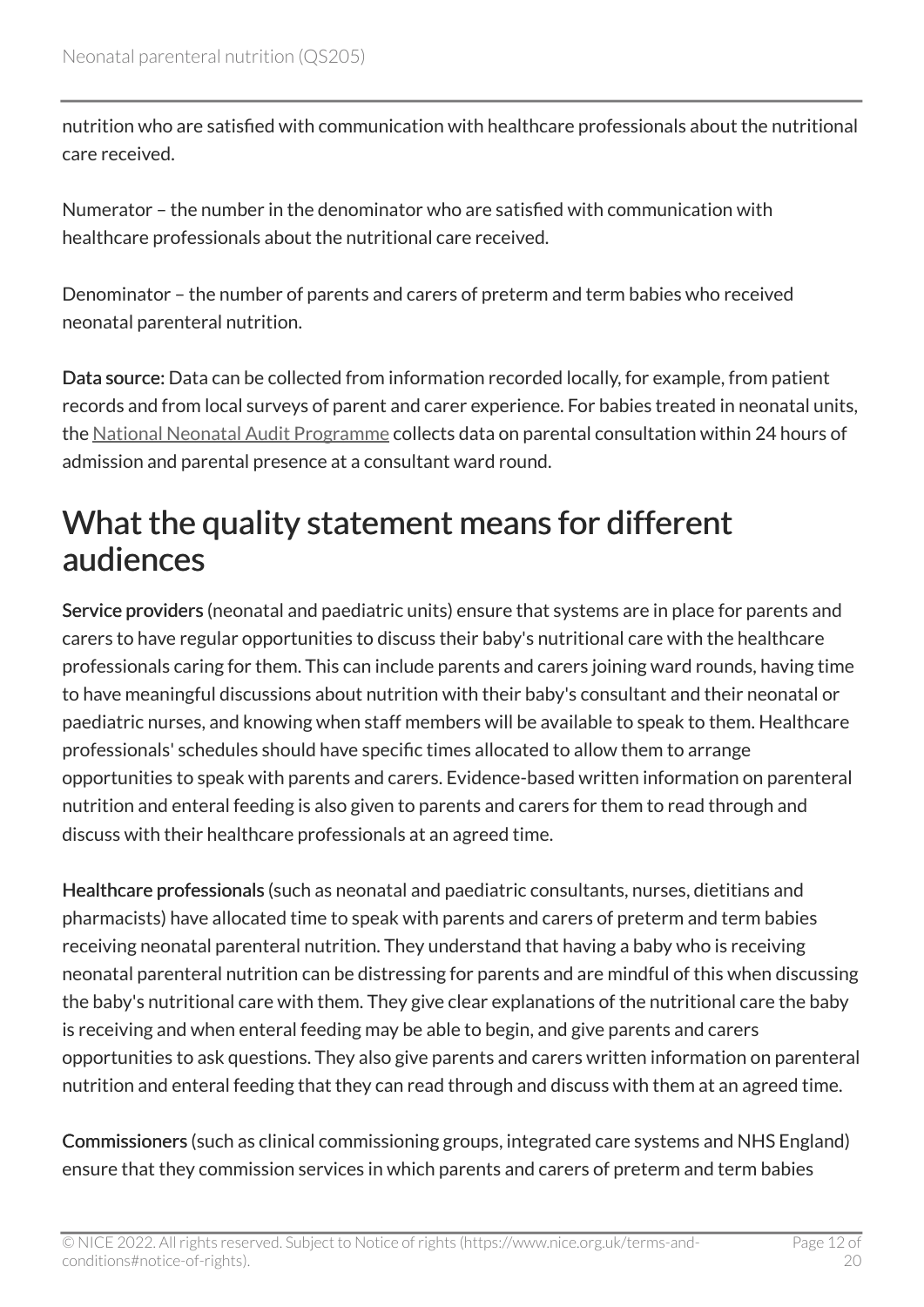receiving parenteral nutrition have regular opportunities to discuss their baby's nutritional care with healthcare professionals. They ensure that they commission services in which healthcare professionals have specific time allocated to allow them to arrange times to speak with parents and carers about their baby's nutritional care.

Parents and carers of newborn babies who are being given nutrition directly into their bloodstream through a vein (intravenously) have regular opportunities to talk about their baby's nutritional care with the healthcare professionals caring for their baby. They are given written information on parenteral nutrition and feeding that they can discuss with their healthcare professional, and they are able to ask any questions and discuss any concerns they have about their baby's nutritional care.

## <span id="page-12-0"></span>Source guidance

[Neonatal parenteral nutrition. NICE guideline NG154](https://www.nice.org.uk/guidance/ng154) (2020), recommendations 1.10.2 and 1.10.4

## <span id="page-12-1"></span>Definitions of terms used in this quality statement

#### Neonatal parenteral nutrition

Nutrition given directly into the bloodstream through a vein (intravenously) in newborn babies who cannot take adequate milk feeds because they are too small or very unwell. It includes nutrients such as amino acids, glucose, fat, electrolytes, vitamins and trace elements. The neonatal period is defined as up to 28 days after birth for babies born at term and 28 days after their due birth date for those born preterm. [Adapted from [NICE's guideline on neonatal parenteral nutrition](https://www.nice.org.uk/guidance/ng154) and expert opinion]

#### Discussions about nutritional care

Topics to discuss with parents or carers include:

- why their baby needs parenteral nutrition
- what parenteral nutrition involves
- the importance of good nutrition for newborn babies
- how long their baby is likely to need parenteral nutrition for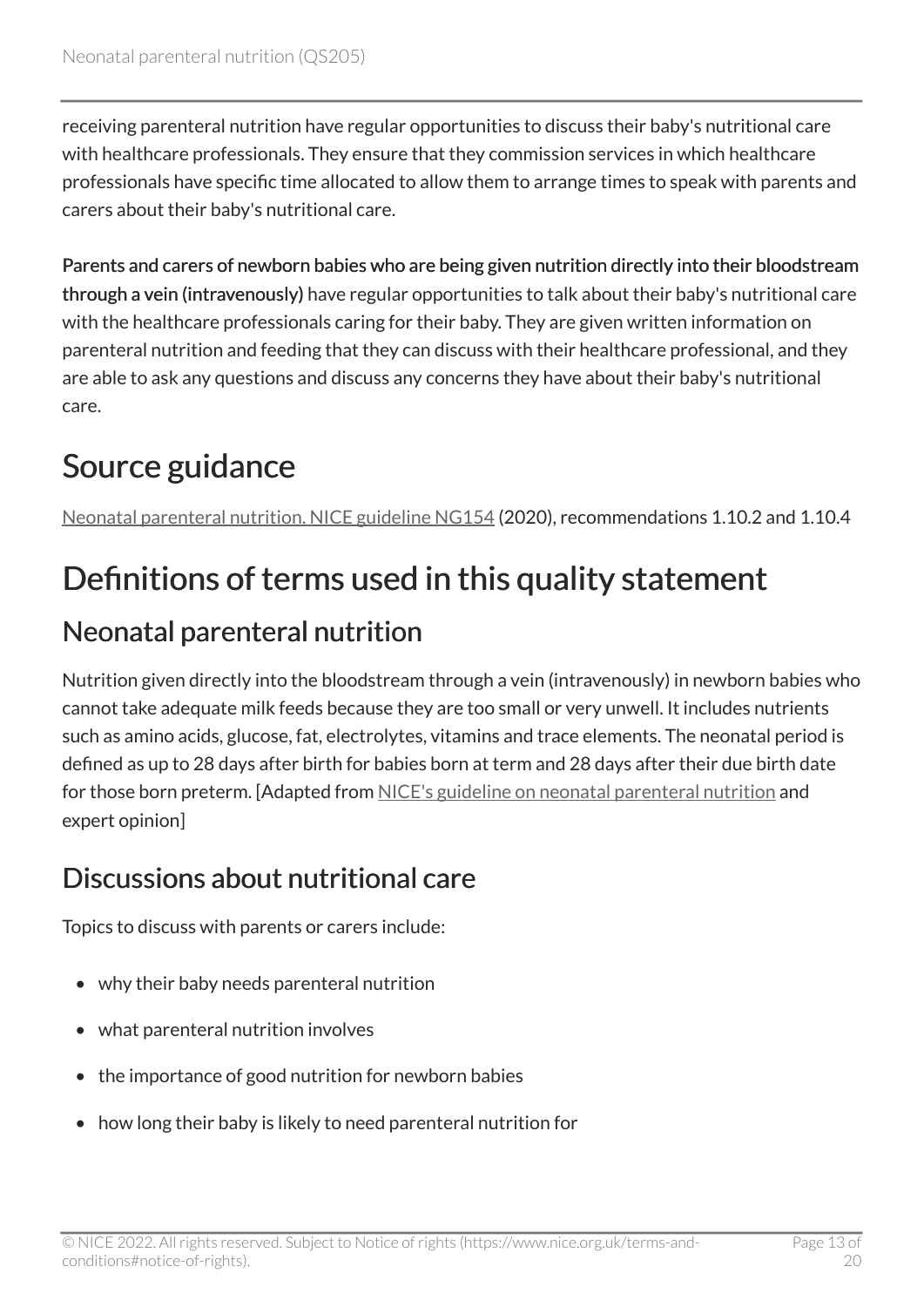- common concerns, for example, central venous catheter placement, the risk of catheterrelated infections, taking blood samples, and whether they can hold and care for their baby
- simultaneous enteral feeding, unless this is not possible
- how their baby's progress will be monitored
- how their baby will be weaned off parenteral nutrition.

[[NICE's guideline on neonatal parenteral nutrition](https://www.nice.org.uk/guidance/ng154), recommendation 1.10.2]

## <span id="page-13-0"></span>Equality and diversity considerations

Parents and carers should be provided with information about the nutritional care their baby is receiving that they can easily read and understand themselves, or with support, so they can communicate effectively with the healthcare professionals caring for their baby. Information should be in a format that suits their needs and preferences. It should be accessible to people who do not speak or read English, and it should be culturally appropriate and age appropriate. Parents and carers should have access to an interpreter or advocate if needed.

For parents and carers with additional needs related to a disability, impairment or sensory loss, information should be provided as set out in [NHS England's Accessible Information Standard](https://www.england.nhs.uk/ourwork/accessibleinfo/) or the equivalent standards for the devolved nations.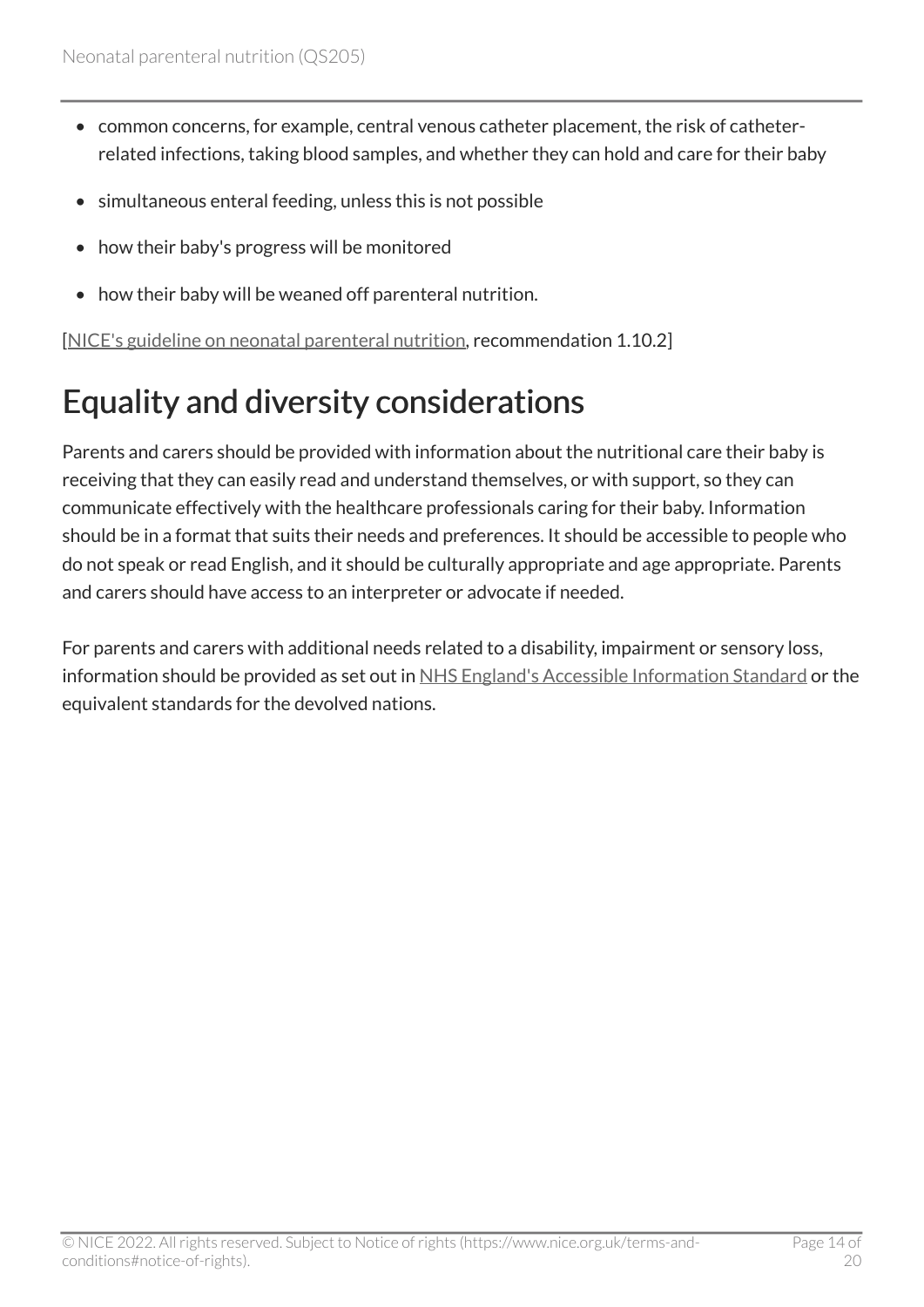# <span id="page-14-0"></span>Quality statement 4: Specialist nutritional multidisciplinary team

## <span id="page-14-1"></span>Quality statement

Preterm and term babies receiving neonatal parenteral nutrition are cared for by healthcare professionals who have access to a specialist nutritional multidisciplinary team.

## <span id="page-14-2"></span>Rationale

Access to a specialist nutritional multidisciplinary team helps to ensure a safe and effective service. The multidisciplinary team can be based locally or within a clinical network. It does not need to discuss or review all preterm and term babies receiving neonatal parenteral nutrition, but it can provide advice and support for healthcare professionals, for example, by ensuring there are protocols for starting and stopping neonatal parenteral nutrition and by assisting with complex cases.

## <span id="page-14-3"></span>Quality measures

The following measures can be used to assess the quality of care or service provision specified in the statement. They are examples of how the statement can be measured, and can be adapted and used flexibly.

#### Structure

a) Evidence of local arrangements to ensure a specialist nutritional multidisciplinary team is in place, either within the trust or the clinical network.

Data source: No routinely collected national data for this measure has been identified. Data can be collected from information recorded locally, for example, service level agreements and records of meetings.

b) Evidence of local arrangements to ensure that the specialist nutritional multidisciplinary team is responsible for governance around delivery of neonatal parenteral nutrition and provides support for healthcare professionals delivering it.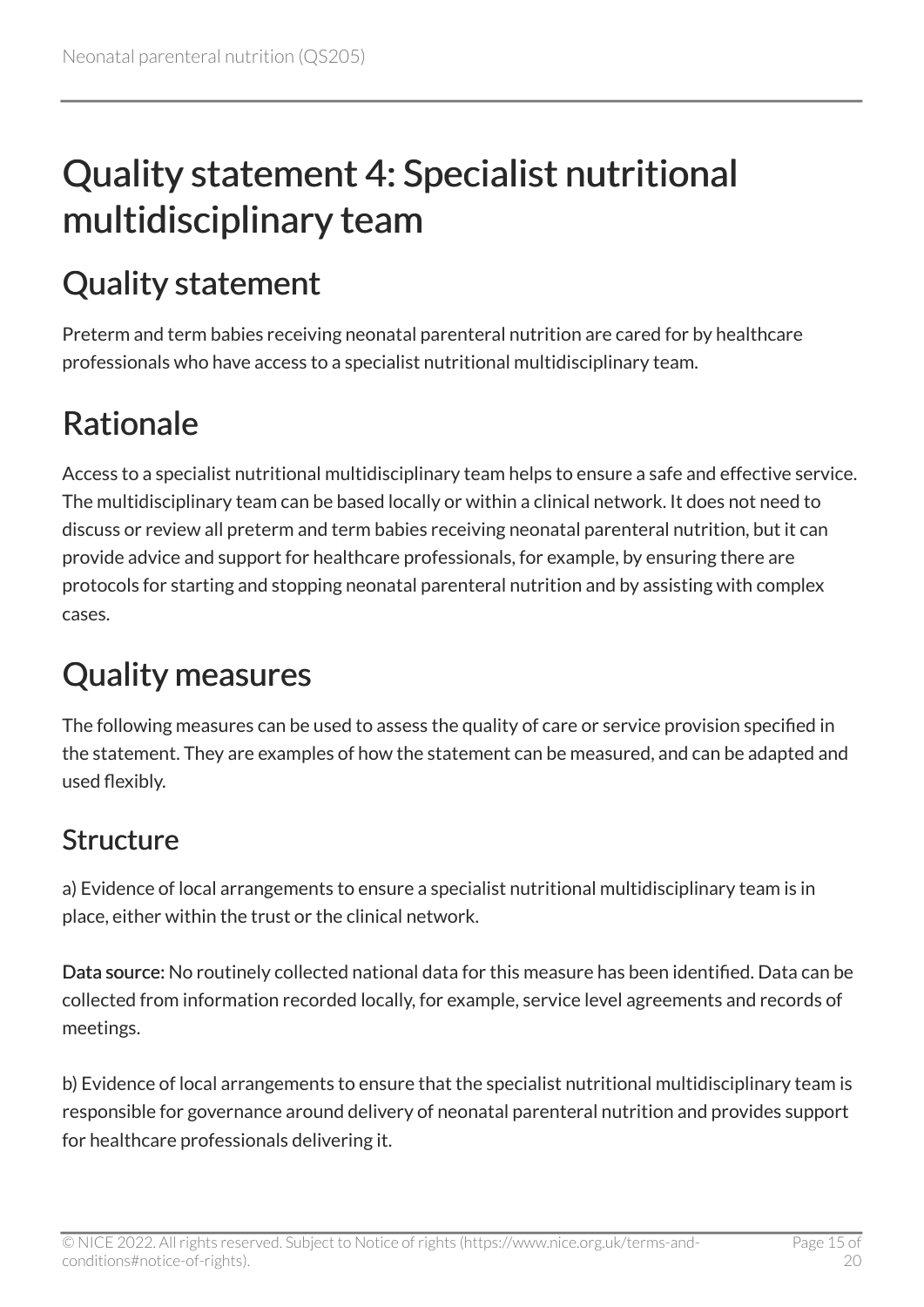Data source: No routinely collected national data for this measure has been identified. Data can be collected from information recorded locally, for example, clinical protocols.

#### **Process**

Proportion of neonatal units that deliver parenteral nutrition and have access to a specialist nutritional multidisciplinary team.

Numerator – the number in the denominator that have access to a specialist nutritional multidisciplinary team.

Denominator – the number of neonatal units that deliver parenteral nutrition.

Data source: Data can be collected from information recorded locally by healthcare professionals and provider organisations, for example, from local service agreements.

#### <span id="page-15-0"></span>What the quality statement means for different audiences

Service providers (such as neonatal clinical networks and neonatal and paediatric units) ensure that healthcare professionals caring for babies receiving neonatal parenteral nutrition have easy access to a specialist nutritional multidisciplinary team. This can be a locally based multidisciplinary team or part of the neonatal clinical network.

Healthcare professionals (such as neonatal and paediatric consultants, nurses, dietitians and pharmacists) access a specialist nutritional multidisciplinary team if they need clinical advice, assistance with treatment planning or are treating a baby with complex needs.

Commissioners (such as clinical commissioning groups, integrated care systems and NHS England) ensure that they commission services that have or have access to specialist nutritional multidisciplinary teams and ensure they are available to healthcare professionals in neonatal and paediatric units when needed. The multidisciplinary teams are responsible for governance and provide support for healthcare professionals delivering neonatal parenteral nutrition.

Newborn babies who are being given nutrition directly into their bloodstream through a vein (intravenously) are cared for by healthcare professionals who can easily access other specialists in neonatal nutrition for advice and support.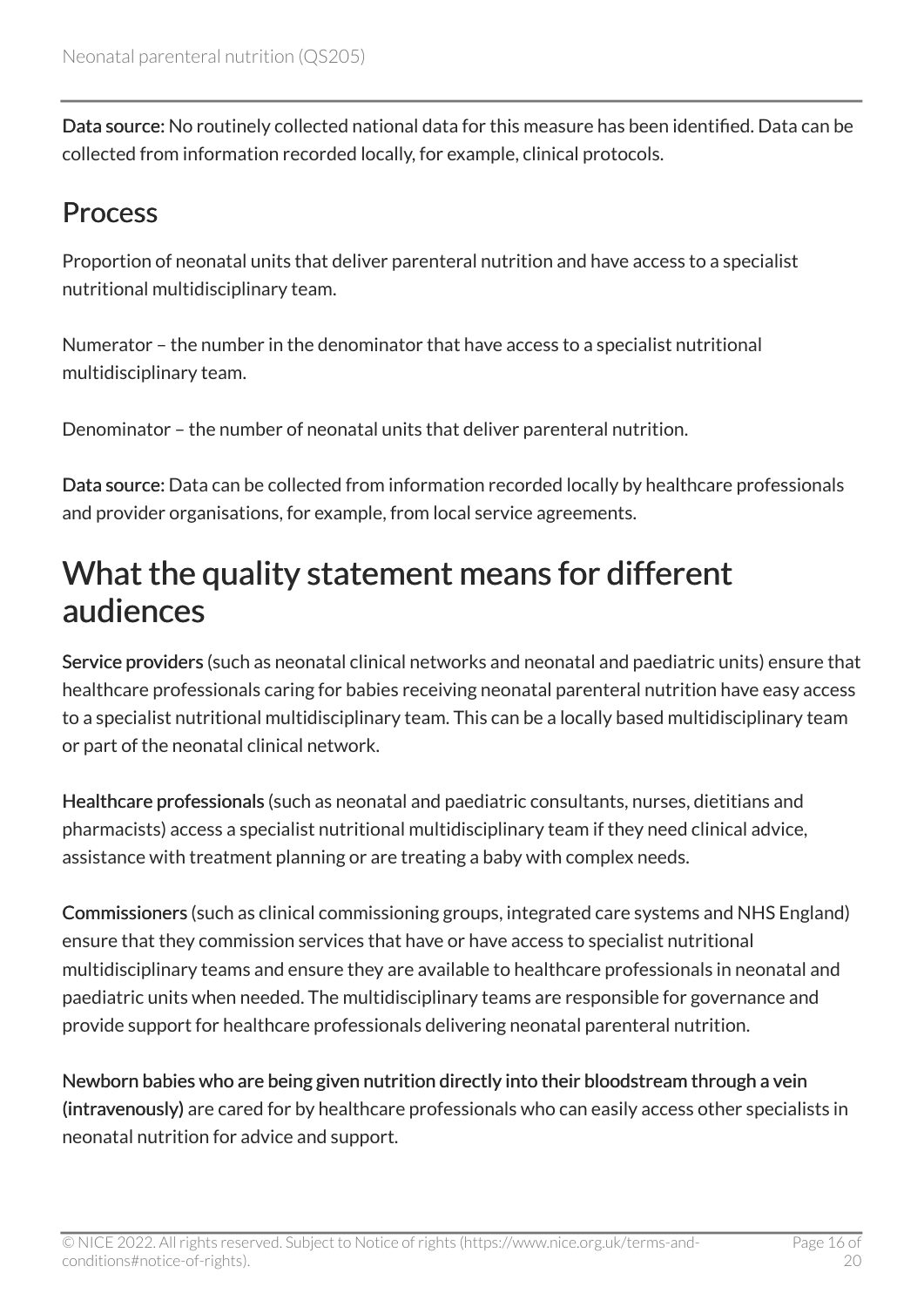## <span id="page-16-0"></span>Source guidance

[Neonatal parenteral nutrition. NICE guideline NG154](https://www.nice.org.uk/guidance/ng154) (2020), recommendation 1.9.1

## <span id="page-16-1"></span>Definitions of terms used in this quality statement

#### Neonatal parenteral nutrition

Nutrition given directly into the bloodstream through a vein (intravenously) in newborn babies who cannot take adequate milk feeds because they are too small or very unwell. It includes nutrients such as amino acids, glucose, fat, electrolytes, vitamins and trace elements. The neonatal period is defined as up to 28 days after birth for babies born at term and 28 days after their due birth date for those born preterm. [Adapted from [NICE's guideline on neonatal parenteral nutrition](https://www.nice.org.uk/guidance/ng154) and expert opinion]

#### Specialist nutritional multidisciplinary team

The specialist nutritional multidisciplinary team should include a consultant neonatologist or paediatrician with a special interest in neonatology, a neonatal pharmacist and a neonatal dietitian, and should have access to the following:

- a neonatal nurse
- a paediatric gastroenterologist
- an expert in clinical biochemistry.

It should be responsible for:

- governance, including:
	- agreeing policies and protocols for the neonatal parenteral nutrition service, including when neonatal parenteral nutrition should be discontinued
	- ensuring that policies and protocols for neonatal parenteral nutrition are followed and audited
	- $-$  monitoring clinical outcomes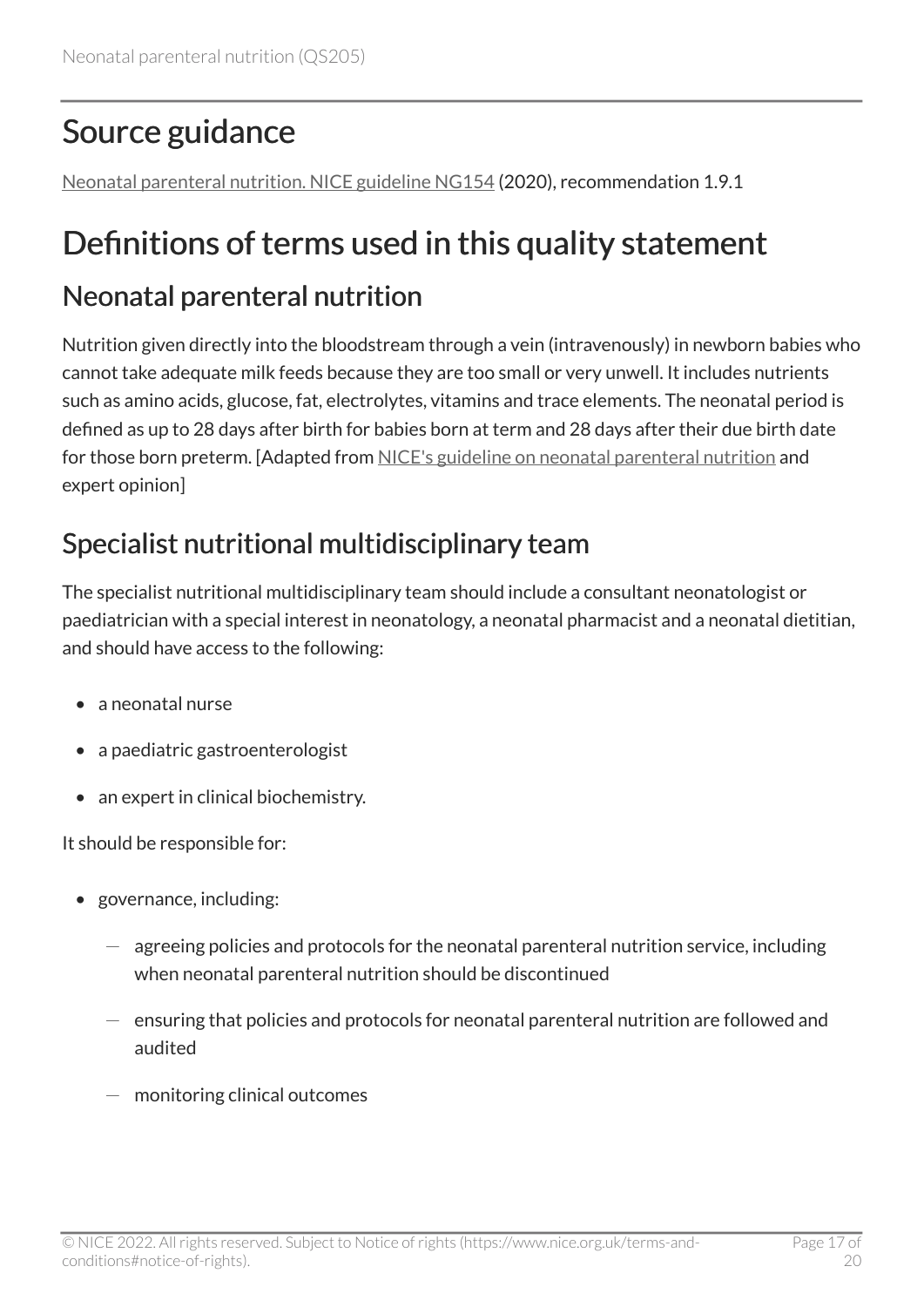- supporting delivery of parenteral nutrition, including:
	- providing clinical advice
	- $-$  providing enhanced multidisciplinary team input for preterm and term babies with complex needs, for example, babies with short bowel syndrome who may need long-term parenteral nutrition.

The specialist nutritional multidisciplinary team can be based locally or within a clinical network. It does not need to discuss or review all preterm and term babies receiving neonatal parenteral nutrition. [Adapted from [NICE's guideline on neonatal parenteral nutrition,](https://www.nice.org.uk/guidance/ng154) recommendations 1.9.1, 1.9.2 and 1.9.3, and expert opinion]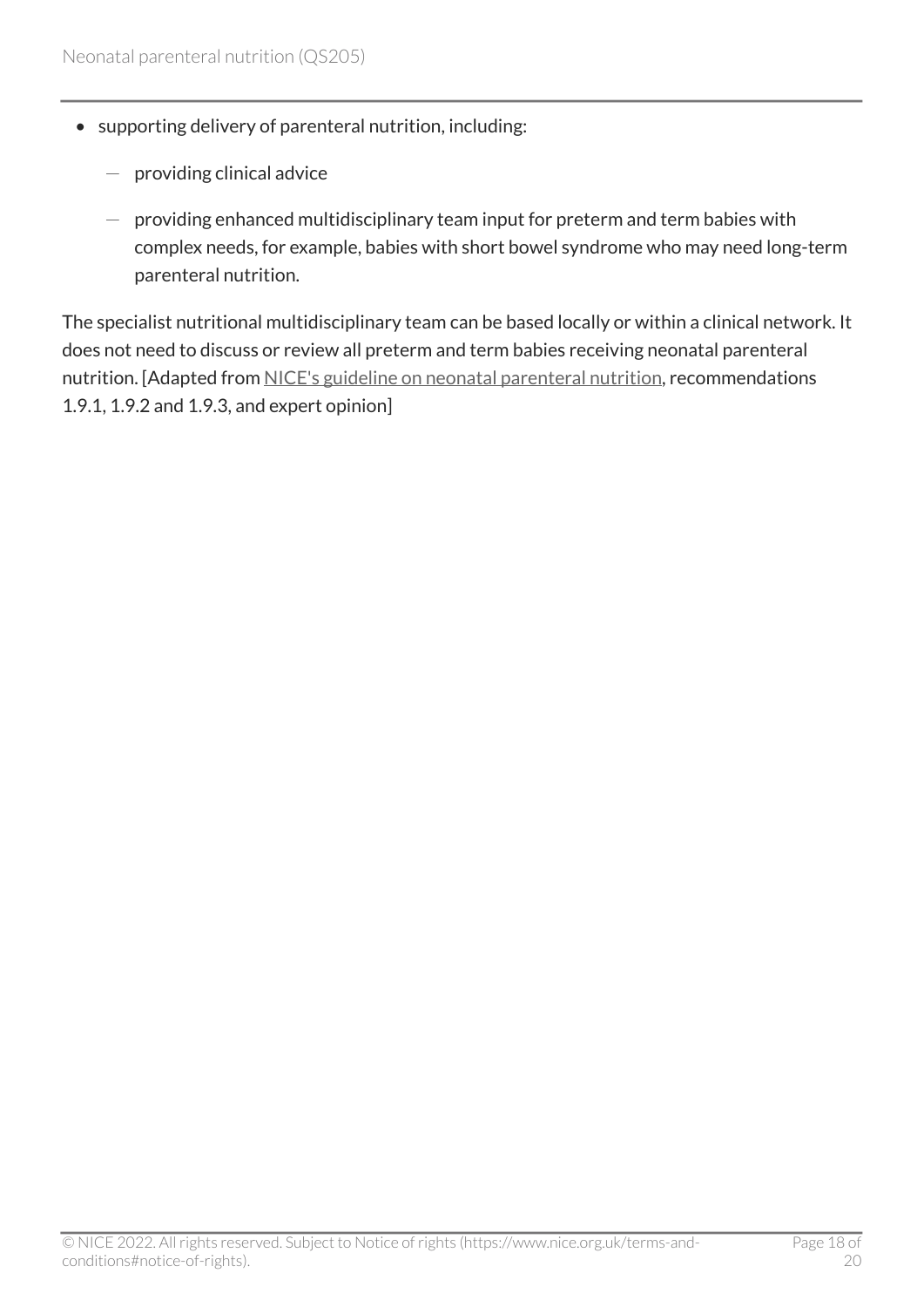# <span id="page-18-0"></span>About this quality standard

NICE quality standards describe high-priority areas for quality improvement in a defined care or service area. Each standard consists of a prioritised set of specific, concise and measurable statements. NICE quality standards draw on existing NICE or NICE-accredited guidance that provides an underpinning, comprehensive set of recommendations, and are designed to support the measurement of improvement.

Expected levels of achievement for quality measures are not specified. Quality standards are intended to drive up the quality of care, and so achievement levels of 100% should be aspired to (or 0% if the quality statement states that something should not be done). However, this may not always be appropriate in practice. Taking account of safety, shared decision-making, choice and professional judgement, desired levels of achievement should be defined locally.

Information about [how NICE quality standards are developed](https://www.nice.org.uk/standards-and-indicators/timeline-developing-quality-standards) is available from the NICE website.

See our [webpage on quality standard advisory committees](http://www.nice.org.uk/Get-Involved/Meetings-in-public/Quality-Standards-Advisory-Committee) for details of standing committee 2 members who advised on this quality standard. Information about the topic experts invited to join the standing members is available from the [webpage for this quality standard.](https://www.nice.org.uk/guidance/qs205/documents)

NICE has produced a [quality standard service improvement template](https://www.nice.org.uk/guidance/qs205/resources) to help providers make an initial assessment of their service compared with a selection of quality statements. This tool is updated monthly to include new quality standards.

NICE guidance and quality standards apply in England and Wales. Decisions on how they apply in Scotland and Northern Ireland are made by the Scottish government and Northern Ireland Executive. NICE quality standards may include references to organisations or people responsible for commissioning or providing care that may be relevant only to England.

#### <span id="page-18-1"></span>Resource impact

NICE quality standards should be achievable by local services. The potential resource impact is considered by the quality standards advisory committee, drawing on resource impact work for the source guidance. Organisations are encouraged to use the [resource impact statement for the NICE](https://www.nice.org.uk/guidance/ng154/resources) [guideline on neonatal parenteral nutrition](https://www.nice.org.uk/guidance/ng154/resources) to help estimate local costs.